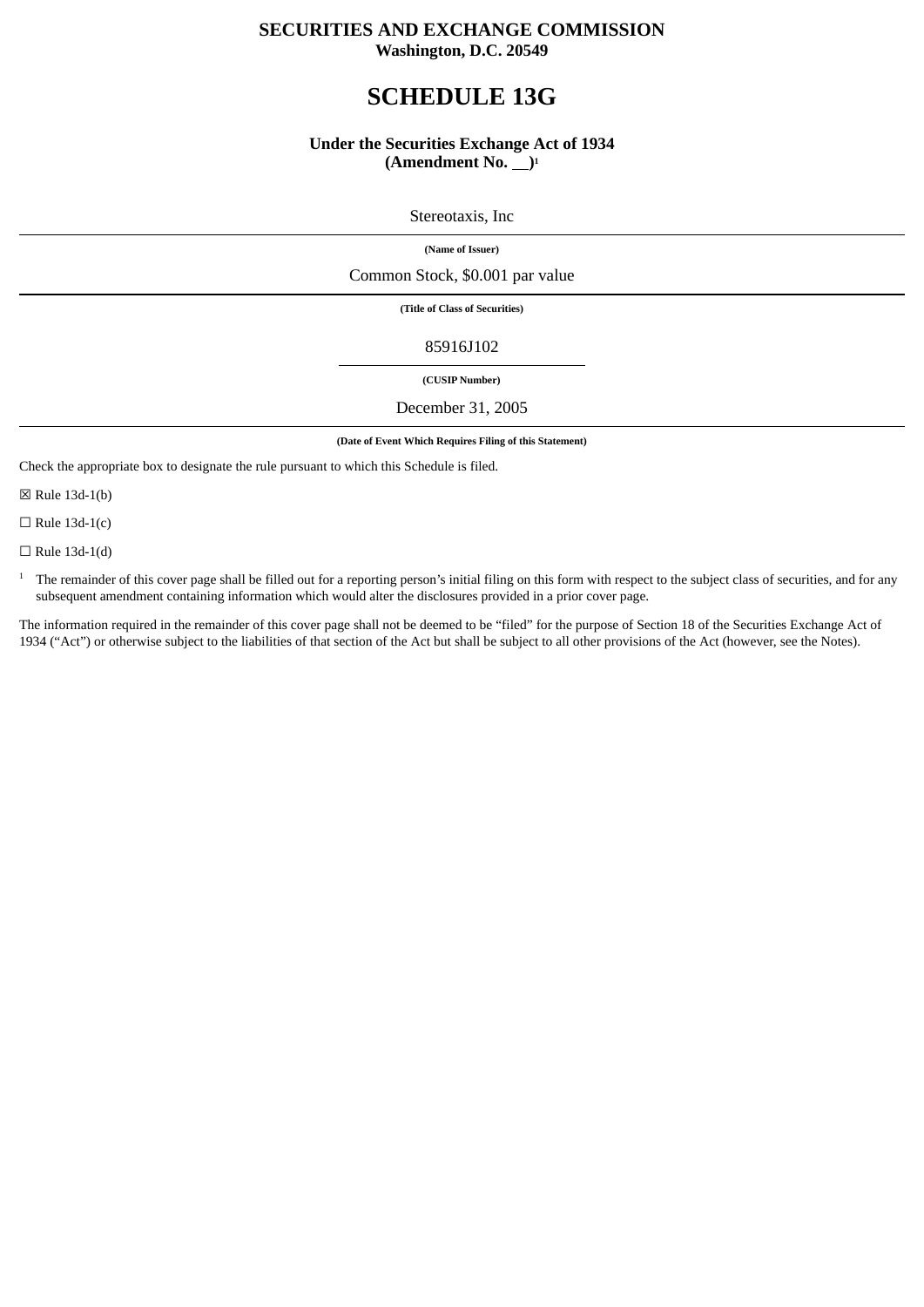| CUSIP No. 85916J102                                                                           |      |                                                                                         |        |
|-----------------------------------------------------------------------------------------------|------|-----------------------------------------------------------------------------------------|--------|
| 1) Names of Reporting Persons                                                                 |      | I.R.S. Identification Nos. of Above Persons (Entities Only)                             |        |
|                                                                                               |      | TimesSquare Capital Management, LLC                                                     |        |
|                                                                                               |      | 20-1665304                                                                              |        |
| (a) $\Box$                                                                                    |      | 2) Check the Appropriate Box if a Member of a Group (See Instructions)                  |        |
| $(b)$ $\square$<br>3) SEC Use Only                                                            |      |                                                                                         |        |
|                                                                                               |      | 4) Citizenship or Place of Organization                                                 |        |
|                                                                                               |      | Delaware                                                                                |        |
| Number of<br><b>Shares</b><br>Beneficially<br>Owned By<br>Each<br>Reporting<br>Person<br>With | (5)  | Sole Voting Power                                                                       |        |
|                                                                                               |      | 1,444,200                                                                               |        |
|                                                                                               | (6)  | <b>Shared Voting Power</b>                                                              |        |
|                                                                                               |      | 0                                                                                       |        |
|                                                                                               | (7)  | Sole Dispositive Power                                                                  |        |
|                                                                                               |      | 1,723,200                                                                               |        |
|                                                                                               | (8)  | <b>Shared Dispositive Power</b>                                                         |        |
|                                                                                               |      | 0                                                                                       |        |
|                                                                                               |      | 9) Aggregate Amount Beneficially Owned by Each Reporting Person                         |        |
|                                                                                               |      | 1,723,200                                                                               |        |
|                                                                                               |      | 10) Check if the Aggregate Amount in Row (9) Excludes Certain Shares (See Instructions) | $\Box$ |
|                                                                                               |      | 11) Percent of Class Represented by Amount in Row 9                                     |        |
|                                                                                               | 6.2% |                                                                                         |        |
|                                                                                               |      | 12) Type of Reporting Person (See Instructions)                                         |        |
| IA                                                                                            |      |                                                                                         |        |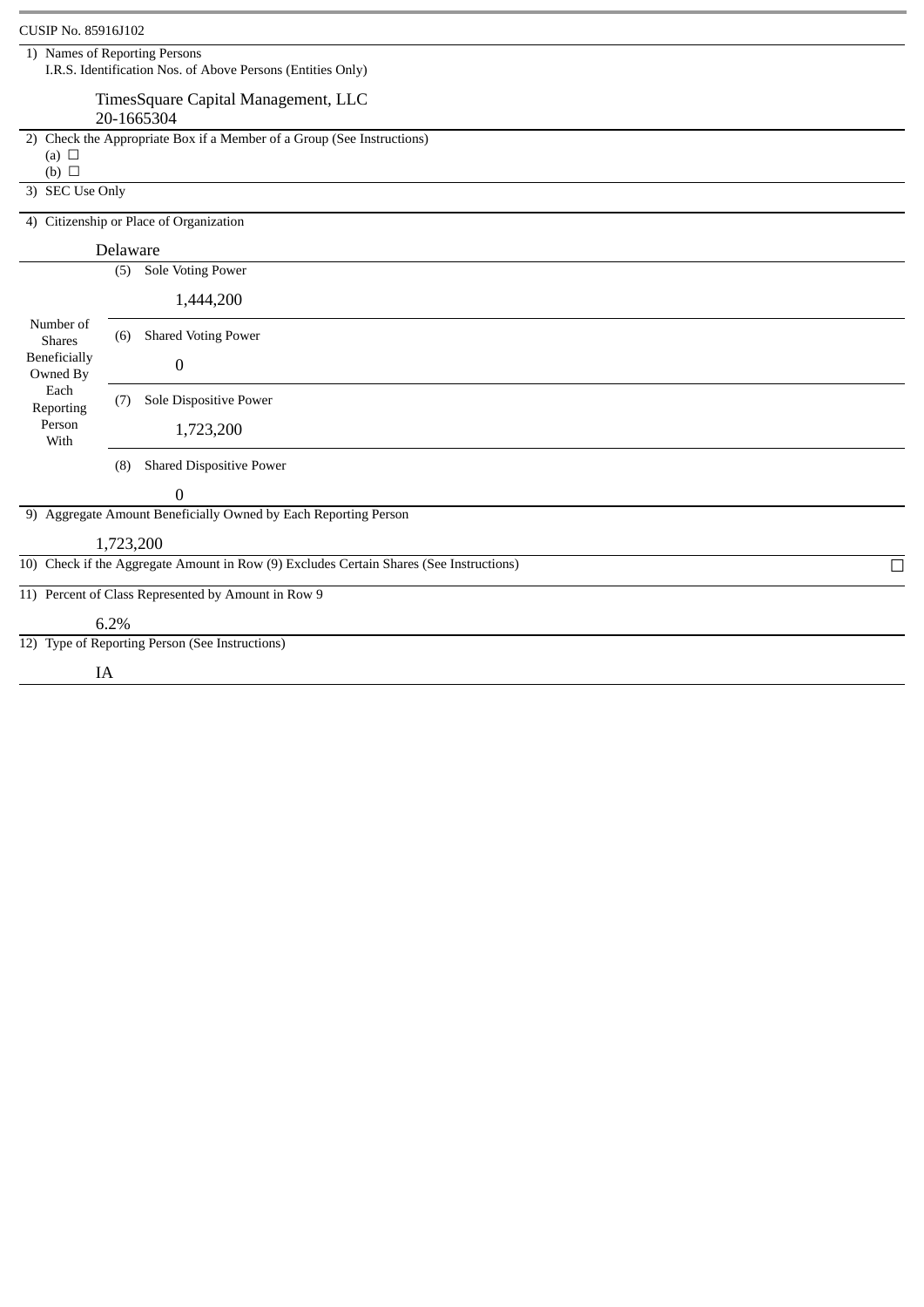| Item 1 | (a) | Name of Issuer:                                                                 |
|--------|-----|---------------------------------------------------------------------------------|
|        |     | Stereotaxis, Inc.                                                               |
| Item 1 | (b) | Address of Issuer's Principal Executive Offices:                                |
|        |     | 4041 Forest Park Avenue<br>St. Louis, MO 63108                                  |
| Item 2 | (a) | Name of Persons Filing:                                                         |
|        |     | TimesSquare Capital Management, LLC ("TimesSquare")                             |
| Item 2 | (b) | Address of Principal Business Office or, if none, Residence:                    |
|        |     | TimesSquare:<br>Four Times Square, 25 <sup>th</sup> Floor<br>New York, NY 10036 |
| Item 2 | (c) | Citizenship:                                                                    |
|        |     | Times Square is a Delaware limited liability company.                           |
| Item 2 | (d) | Title of Class of Securities:                                                   |
|        |     | Common Stock, \$0.001 par value                                                 |
| Item 2 | (e) | CUSIP Number: 85916J102                                                         |

**Item 3** This statement is filed by TimesSquare pursuant to §§240.l3d-l(b), or 240.13d-2(b) or (c), on the basis that TimesSquare is an investment adviser in accordance with §240.13d-1(b)(1)(ii)(E).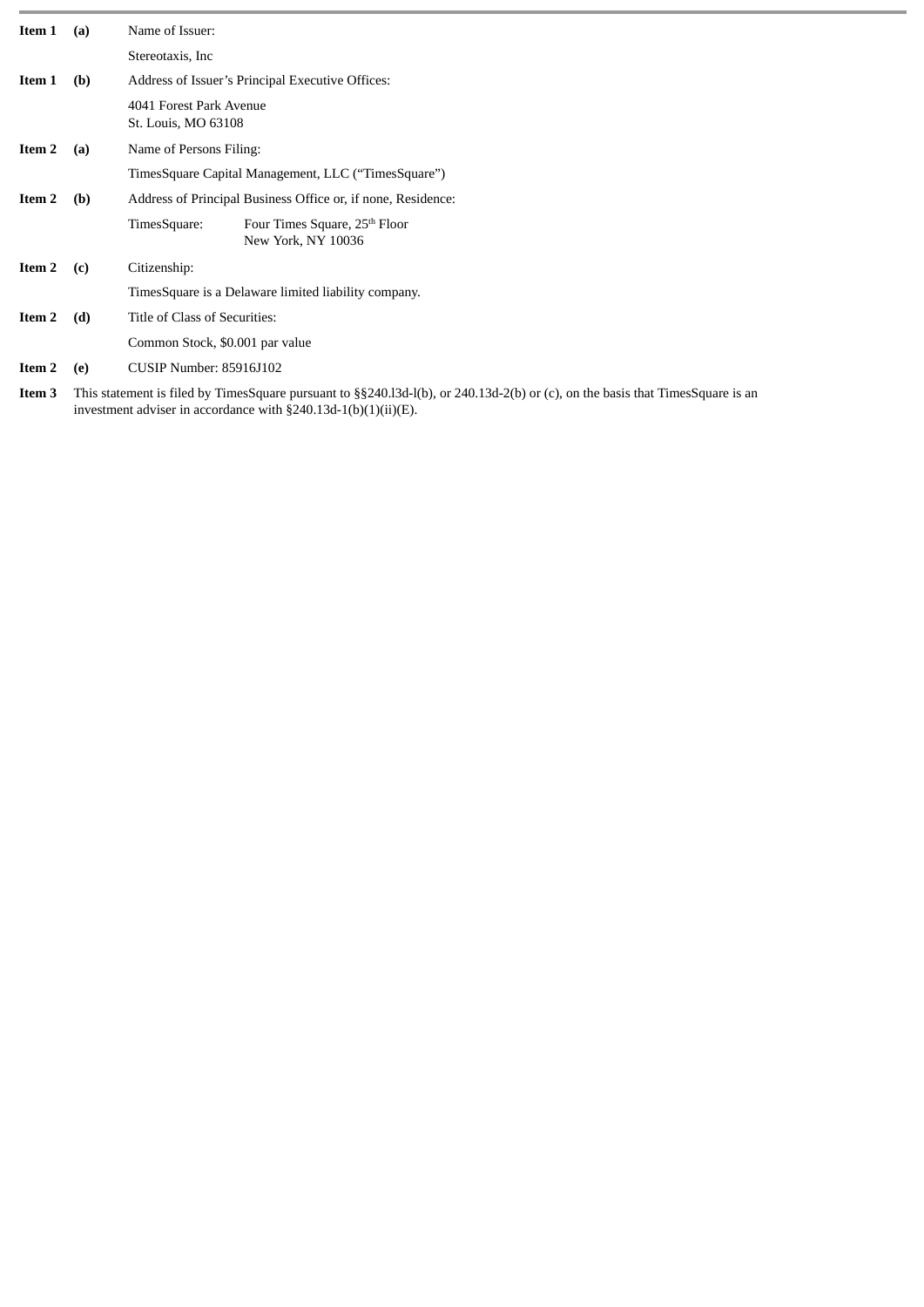### **Item 4** Ownership.

The following ownership information is as of December 31, 2005

- (a) Amount Beneficially Owned: 1,723,200
- (b) Percent of Class: 6.2

Percent of class is based on 27,697,000 shares of Common Stock outstanding as of December 31, 2005 as reported to us by FT Interactive Data Corporation.

- (c) Number of shares as to which the person has:
	- (i) sole power to vote or to direct the vote  $1,444,200*$
	- (ii) shared power to vote or to direct the vote 0
	- (iii) sole power to dispose or to direct the disposition of 1,723,200\*
	- (iv) shared power to dispose or to direct the disposition of 0
	- \* All of the shares reported in this statement are owned by investment advisory clients of TimesSquare. In its role as investment adviser, TimesSquare has voting and dispositive power with respect to these shares as indicated above.
- **Item 5** Ownership of Five Percent or Less of a Class.

If this statement is being filed to report the fact that as of the date hereof the reporting person has ceased to be the beneficial owner of more than five percent of the class of securities, check the following☐.

Not applicable

**Item 6** Ownership of More than Five Percent on Behalf of Another Person.

The shares of Common Stock reported on in this statement are owned by investment advisory clients of TimesSquare, and such clients have the right to receive dividends from and proceeds from the sale of such shares. To TimesSquare's knowledge, the interest of no one of these clients relates to more than 5% of the class.

**Item 7** Identification and Classification of the Subsidiary Which Acquired the Security Being Reported on By the Parent Holding Company or Control Person.

Not applicable.

**Item 8** Identification and Classification of Members of the Group.

Not applicable.

**Item 9** Notice of Dissolution of Group.

Not applicable.

## **Item 10 Certification.**

By signing below I certify that, to the best of my knowledge and belief, the securities referred to above were acquired and are held in the ordinary course of business and were not acquired and are not held for the purpose of or with the effect of changing or influencing the control of the issuer of the securities and were not acquired and are not held in connection with or as a participant in any transaction having that purpose or effect.